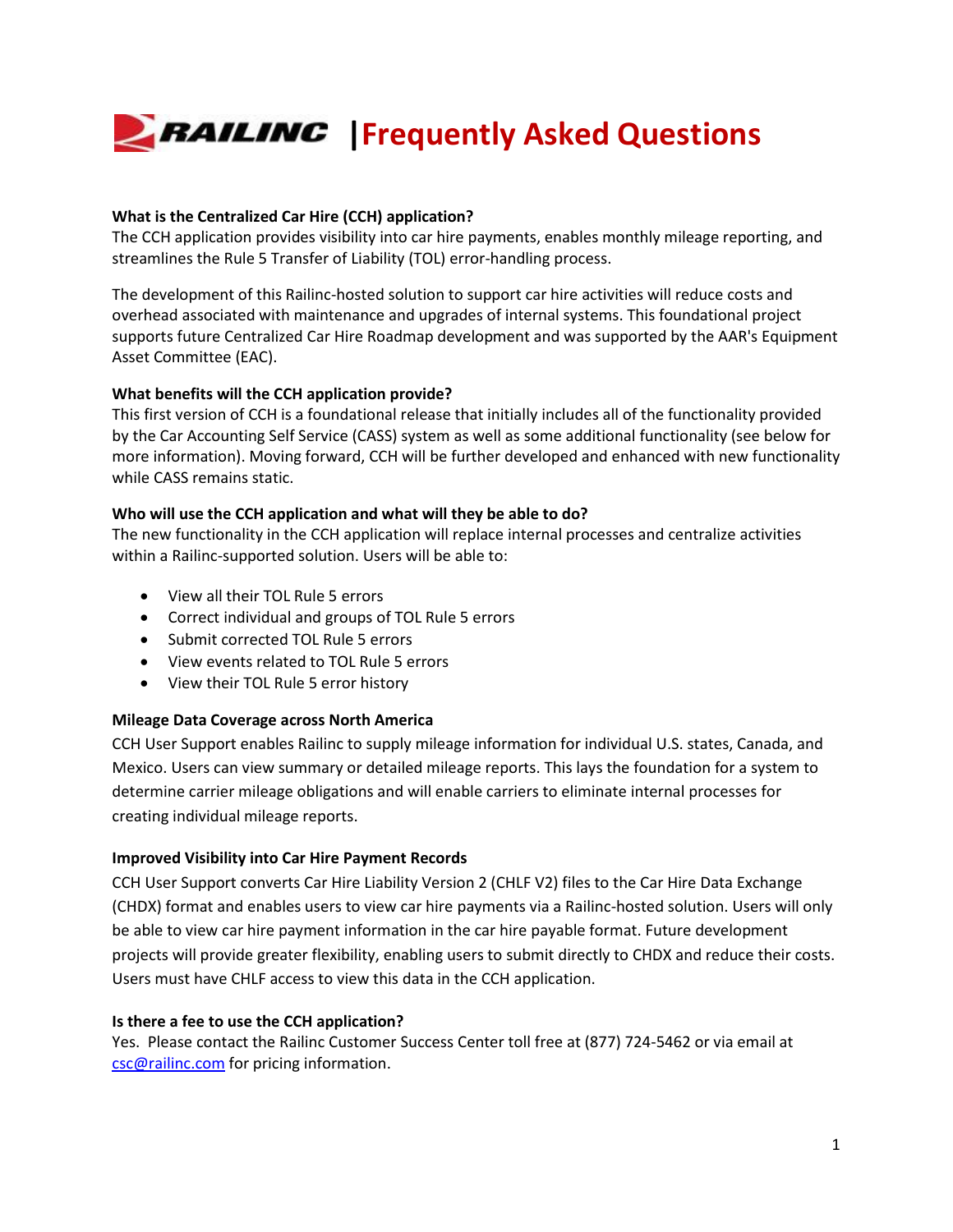#### **Why did Railinc develop the CCH application?**

The development of this Railinc-hosted solution to support car hire activities will reduce costs and overhead associated with maintenance and upgrades of internal systems. This foundational project supports future Centralized Car Hire Roadmap development and was supported by the AAR's Equipment Asset Committee (EAC).

#### **How do I access the CCH application?**

You must have a Railinc Single Sign-On (SSO) account to use Centralized Car Hire application. To create an SSO, go t[o www.railinc.com.](file:///C:/Users/bscxr01/Desktop/www.railinc.com) The SSO login is located at the top, right of the page. Click 'Register Here' and follow the prompts to establish your account. You will receive an email confirmation for your profile, which you must verify within 14 days to unlock your account. If you already have an SSO account, you do not need to create a new one.

Once you have established an SSO account, you can request permission to access the Centralized Car Hire application after you have logged on with your SSO account a[t www.railinc.com.](file:///C:/Users/bscxr01/Desktop/www.railinc.com)

#### **What roles do I need to request to use the Centralized Car Hire application?**

You must request the CCH User Role to view and update the TOL Rule 5 Errors. The User will have ability to query events and view CHLF V2.0. You may also request the CCH USER RO Role for view-only access to TOL Rule 5 Errors. You may also request the CCH Company Admin role, which gives you the ability to assign permissions for your company to the Centralized Car Hire application. Your Company Admin may also assign CCH CHDX User Role, CCH LAM Creation User Role, and CCH Mileage User Role.

#### **Where can I find Centralized Car Hire documentation?**

Documentation including the User Guide is available in the CCH application under the 'Documentation' tab.

#### **What if I have questions about the Centralized Car Hire application?**

Railinc customer service is available to answer your questions. For more information about the Centralized Car Hire application, contact the Railinc Customer Success Center toll free at (877) 724-5462 or via email at [csc@railinc.com.](mailto:csc@railinc.com)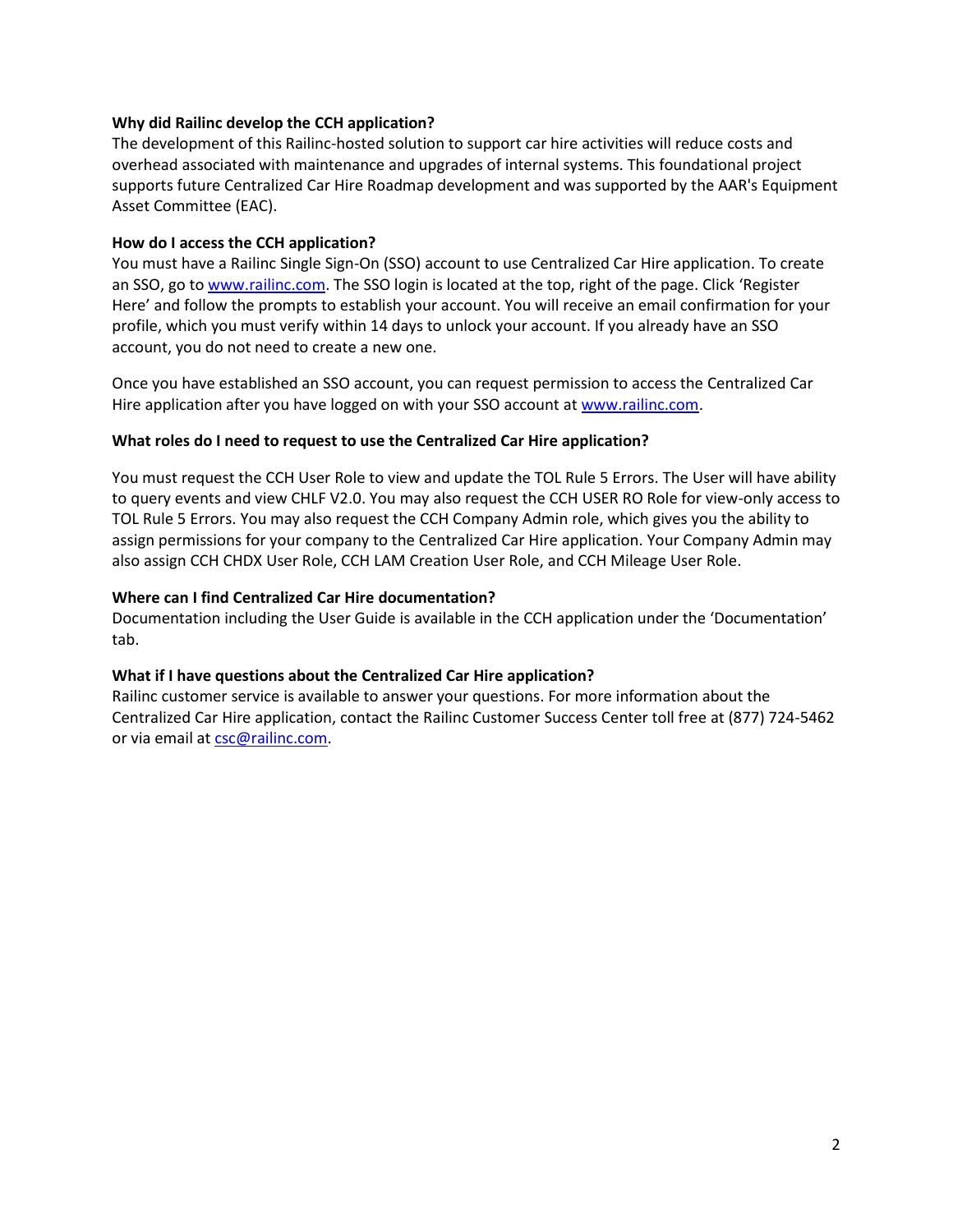# **Home Page:**

**Question**: What is the table shown on the Home page in CCH?

**Answer**: The table shown on the home page is populated with marks that are assigned to a CCH user at log-in. The mark list is created by searching for which marks are setup to receive car hire TRAINII messages under the CCH user's permissions. If no TRAINII messages are setup, CCH searches for any marks that may be in the mark file for the CCH user's permission.

# **Search:**

# **Event Search:**

**Question**: What do the different highlighted events mean when looking at event search results? **Answer**: You can find the meanings for each of the different colors by selecting the Legend button located at the bottom right of the Event Search Results page. After selecting the Legend button, a popup window appears that describes the different highlights. To close the popup window, select the Legend button again.

**Question**: What is the available date range for an event search? **Answer**: CCH supports a date range of up to 90 days for a single car.

**Question**: Are history events available in CCH?

**Answer**: Yes, CCH is populated with 24 months of events. A CCH user can search for events that are up to 2 years older than the current date.

#### **Question**: What happens when no events are found?

**Answer**: CCH prompts the user if a secondary search may be performed. The second search returns all events that are currently in the Event Repository at Railinc. This includes the last 90 days of events along with a history of interchange events. This is helpful when a car has not moved for a long period of time.

**Question**: What is the liable road column in search results?

**Answer**: The liable road column displays the car hire liable road for the returned events. This is calculated from information that is available to CCH. If there are questions on the liable road, please review the returned events and TRAINII messages.

**Question**: How do I know the precise time a Rule 5 ended in CCH?

**Answer**: Special interchange events – like a Rule 5 – are highlighted, indicating the start and the end. If any event with Rule 5 highlighting is double-clicked, the event details page is displayed, which includes the exact end time of the Rule 5. The end time of the TOL may occur after the last highlighted event.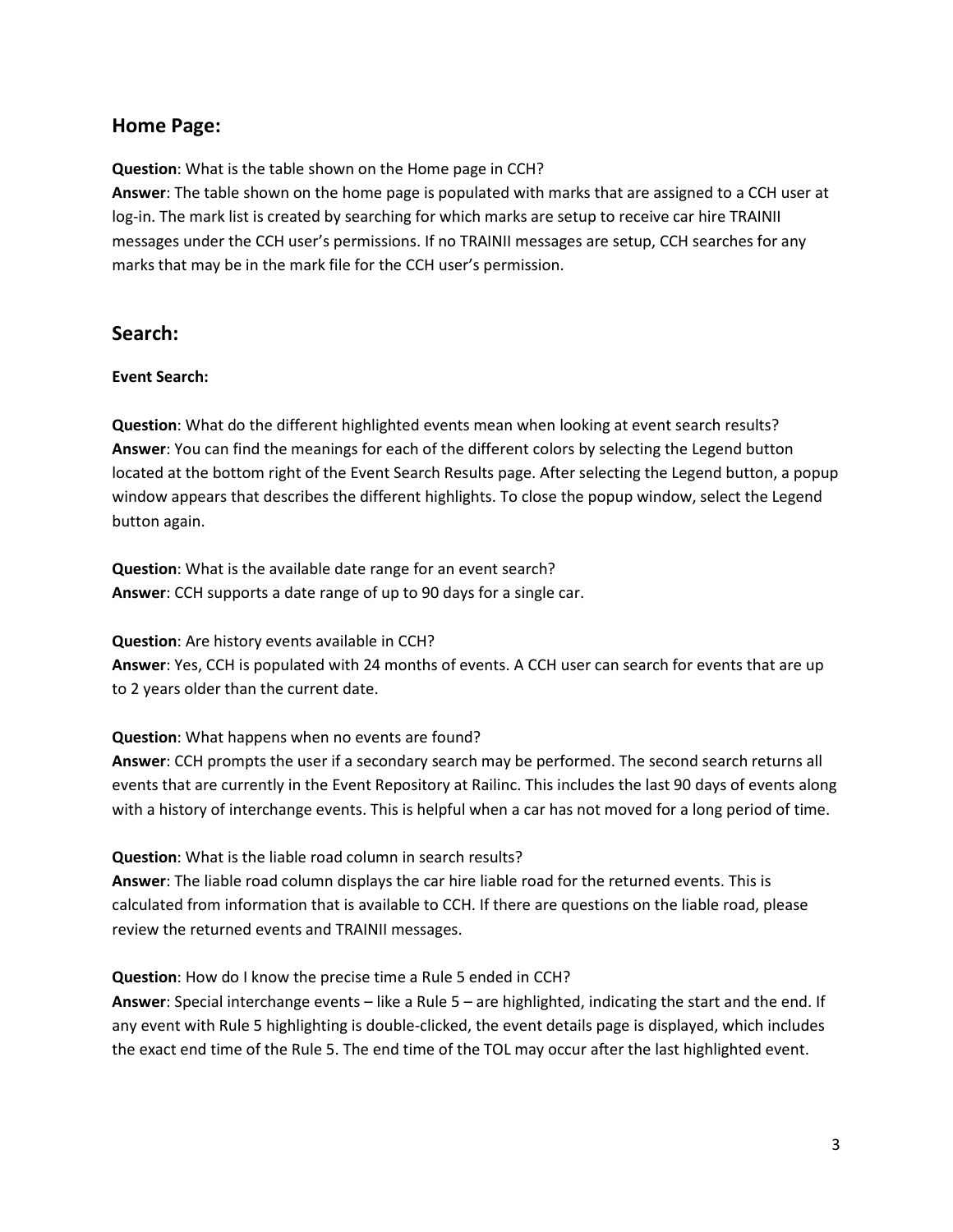#### **CHLF Search:**

# **Question**: What is CHLF Search?

**Answer**: CHLF Search allows recipients of the Car Hire Liability File to query a single car's liability records inside CCH. These records include interchanges, loaded and empty cycle breaks, TOLs, mileage, Umler data, rate and waybill data, and more.

# **Question**: How do I access CHLF Search?

**Answer**: CHLF Search is only available to subscribers to the Car Hire Liability File. If you already receive the CHLF, you may request and receive access through SSO. Access should be requested under any mark for which you receive a CHLF. If you would like to subscribe to the CHLF, contact the Railinc Customer Success Center at 1-877-RAILINC (1-877-724-5462) or csc@railinc.com.

# **Question**: What files are available in CHLF Search?

**Answer**: CHLF Search allows users to view the most recent Periodic Estimate File, the most recent Final Estimate File, and all older Actual Files as far back as two years.

# **Question**: How can I access detailed mileage data for a cycle?

**Answer**: Users can double-click the cycle record in their search results. A popup window is displayed that shows detailed information about the mileage generated based on the start and end time and the location of the cycle.

# **Messages:**

#### **LAM Creation:**

**Question**: What is a Liability Acceptance Message (LAM) and how is it used? **Answer**: A LAM is commonly known today as a TRAIN31 Type 5 message. It is used when a Railroad wants to take liability for a piece of equipment. The LAM does not allow the assignment of car hire to another party; it can only be used to take car hire liability.

# **Question**: What is a valid event time when creating a LAM?

**Answer**: CCH allows events to be created up to 120 hours (5 Days) from the current date and time calculated (based on Eastern Time Zone). CCH guides the user when a date entered is outside the allowed 120-hour window and advises a valid event time.

**Question**: Why am I limited to only a few Submitting Roads in LAM creation? **Answer**: CCH only allows for creation of LAMs by Railroads. The Submitting Road drop-down is populated with marks that have a checkmark shown in the Operating Mark column from the mark table on the home page. This indicates that the mark is an operating Railroad.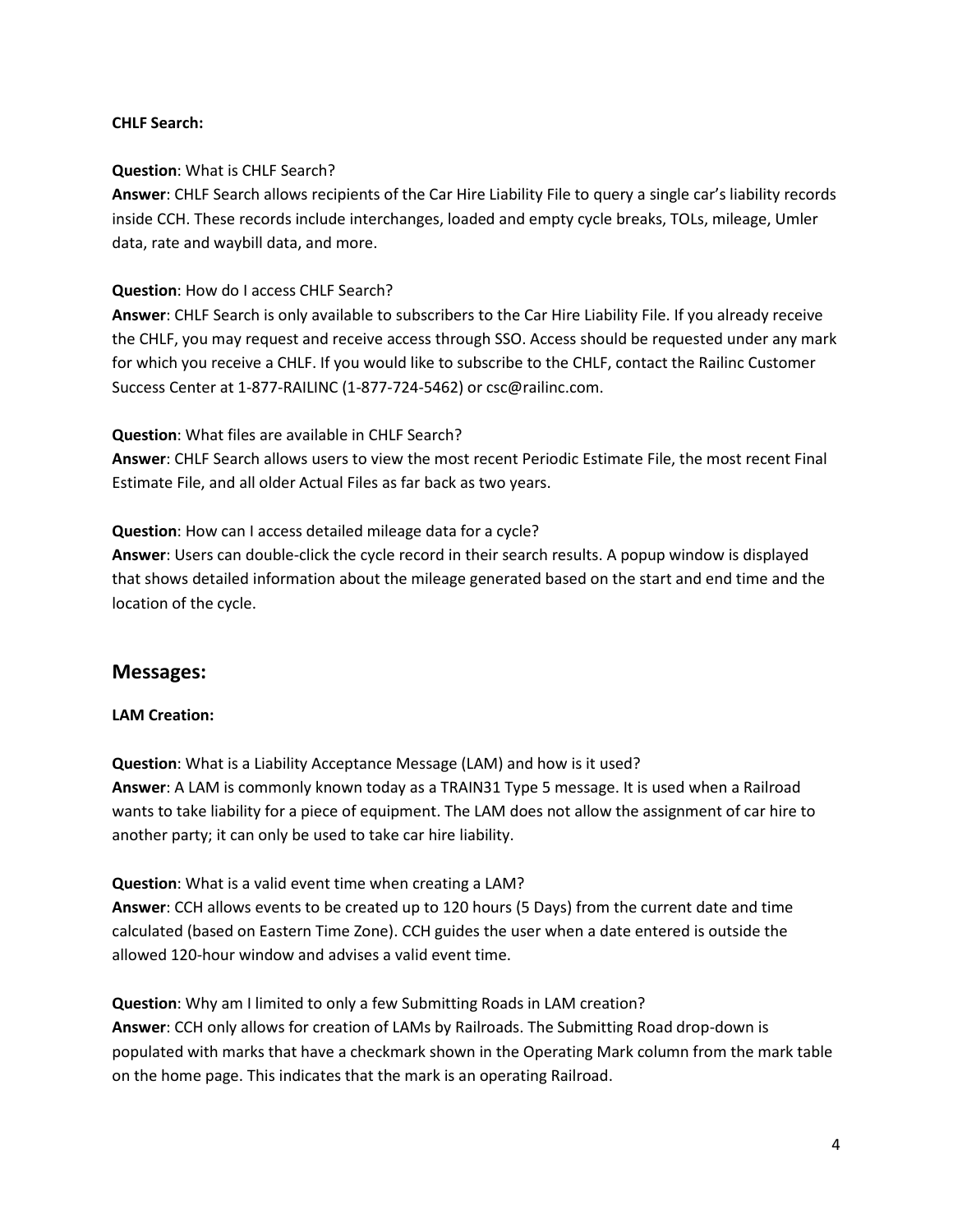# **LAM History:**

#### **Question**: What LAMs show up in my LAM History?

**Answer**: CCH provides the option to display the last 7, 30, or 60 days of LAMs submitted using CCH. The system displays all LAMs submitted based on company and not by User ID. For example, if you were logged-in to CCH under company marks RAIL and AARG, you would have the ability to submit LAMs for both RAIL and AARG along with any associated Railroads. CCH message history would display LAMs for all Submitting Roads associated with RAIL and AARG.

**Question**: Can I see the actual TRAIN message that was submitted?

**Answer**: Yes, the actual TRAINII message is shown in the CSV download from the LAM Message History. A CCH user can download the CSV by selecting the Download CSV button on the bottom right of the LAM Message History screen.

**Question**: What do the different statuses mean once LAMs are displayed in message history? **Answer**: The different statuses refer to the different processing stages of a LAM.

- **Submitted** This status indicates that a LAM has been submitted but has not reached the Event Repository at Railinc. If a message remains in this status for longer than an hour, there has been an issue with the LAM processing and the user should contact Railinc.
- **Posted** This status advises that the message has been posted to the Event Repository at Railinc. When a LAM reaches this status, the LAM can also be viewed as an event using the Event Search in CCH.
- **LCS Evaluated** This status should occur 120 hours (5 Days) after a LAM event has been posted. This indicates that LCS has evaluated the event. An Event Search can be performed to see the results of LCS.

# **TOL Rule 5:**

**Question:** Why do I not see any errors grouped By Location on the Summary page? **Answer:** The By Location table is not displayed if there are fewer than two errors associated with a Switch Road, Responsible Road, Report Type, and Error Code

**Question:** How many events are displayed with the TOL Rule 5 error? **Answer:** Thirty (30 days); ten (10) days before and twenty (20) days after the Event Time.

**Question:** What do the Start and End dates represent on the TOL History Search? **Answer:** The Start and End dates are when the TOL error was originally added to the error queue.

**Question**: When can I make group corrections for Rule 5 TOLs?

**Answer**: You make correct a group of TOL Rule 5 errors if they occurred at the same Switch Road, Responsible Road, and SPLC that have the same error code(s). To do so, from the Message > TOL Rule 5